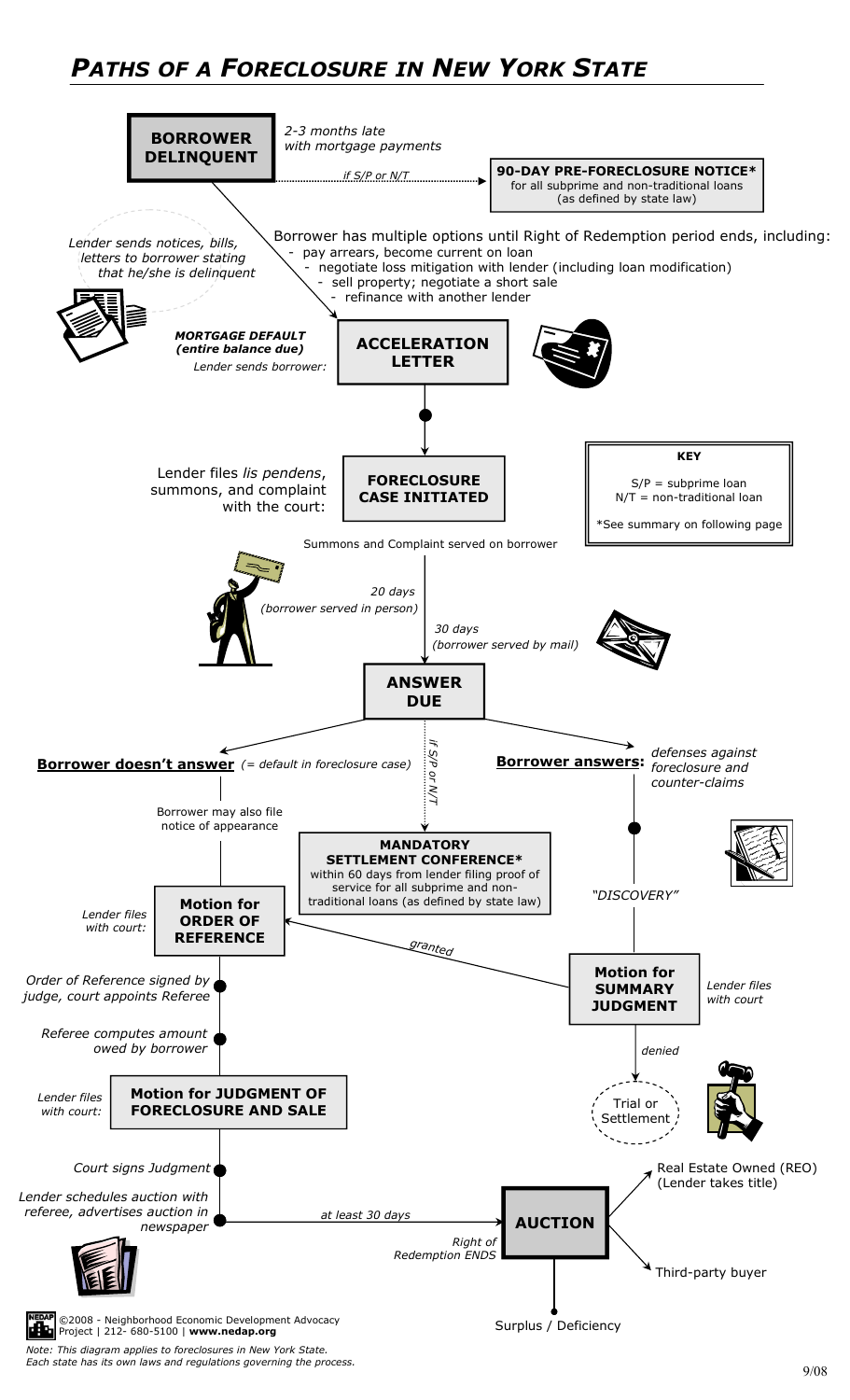## *PATHS OF A FORECLOSURE IN NEW YORK STATE*

#### **Summary of Provisions of NY State Law Pertaining to 90-day Pre-Foreclosure Notices and Mandatory Settlement Conferences**

#### 90-Day Pre-Foreclosure Notice (RPAPL §1304)

Effective September 1, 2008, mortgage loan servicers are required to send homeowners with "subprime", "non-traditional", or "high-cost" home loans (defined below) a notice at least 90 days prior to the commencement of a foreclosure case. Notices must be sent to the last known address of the borrower by registered or certified mail, in addition to firstclass mail.

The language of the notice is set forth in the statute, and must state the number of days in default, the amount owed and the telephone number of the lender or servicer. The servicer must attach a list of at least five government approved housing counseling agencies in the homeowner's geographic region that provide free or low-cost counseling. The notice also directs the homeowner to call the Banking Department's Toll-Free Helpline or go to their website for more information.

#### Mandatory Settlement Conferences (CPLR §3408)

Effective September 1, 2008, for residential foreclosure actions involving a subprime, nontraditional, or high-cost high-cost home loan originated between January 1, 2003 and September 1, 2008, the court must hold a mandatory settlement conference within sixty days after the date proof of service of the foreclosure is filed with the county clerk. The court may also hold the conference on an adjourned date agreed to by the parties. If the defendant appears *pro se* at the conference, the court may assign counsel. A representative of the plaintiff/ lender who is fully authorized to settle the case must appear for the conference, but the court may allow this representative to participate by telephone or video conference.

For foreclosure cases filed before September 1, 2008 involving a subprime, nontraditional, or high-cost loan, where there is no final judgment of foreclosure, the borrower has the right to request a settlement conference. The courts shall request that all plaintiffs identify whether the subject loan falls into any of the covered categories, and will send a notice to the borrower if applicable. When requested, the conference must be held as soon as practicable.

#### Threshold definitions

For purposes of these provisions:

"**Subprime home loan**" is defined as a home loan originated between January 1, 2003 and September 1, 2008 where the terms of the loan are in excess of the threshold. The



©2008 - Neighborhood Economic Development Advocacy Project. September 2008. www.nedap.org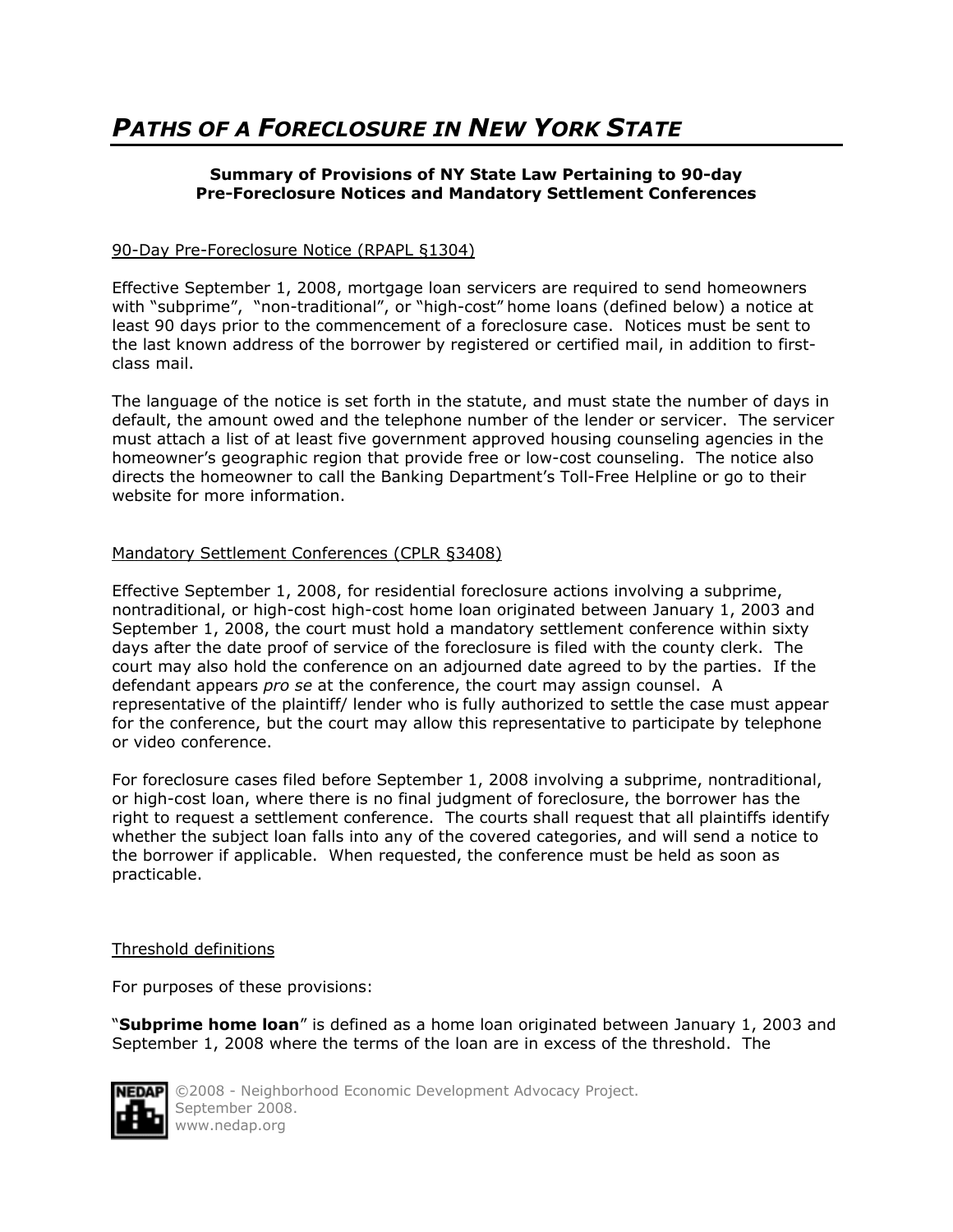threshold for a first lien mortgage loan includes loans where the annual percentage rate (APR) of the home loan when originated, exceeds 3 percentage points over the yield on treasury securities which have similar periods of maturity to the loan maturity on the fifteenth day of the month that the loan was originated, or exceeds 5 percentage points for subordinate lien loans. If the APR will rise after an introductory period (such as with subprime adjustable rate mortgages), the APR to be considered is the one that applies after the introductory period ends. The threshold will be determined based on the listing of constant maturity yields for U.S. Treasury securities, published on the Banking Department's website. (The listing will include the securities for all months between January 1, 2003 and September 1, 2008.)

"**Non-traditional home loan**" is defined as a payment option adjustable rate mortgage or interest only loan created between January 1, 2003 and September 1, 2008.

 **"High-cost home loans,"** as defined in Banking Law §6-l, that are made before January 1, 2003 are subject to the 90-day notice provision. For purposes of the mandatory settlement conferences, all high-cost home loans are a subset of "subprime" home loans.

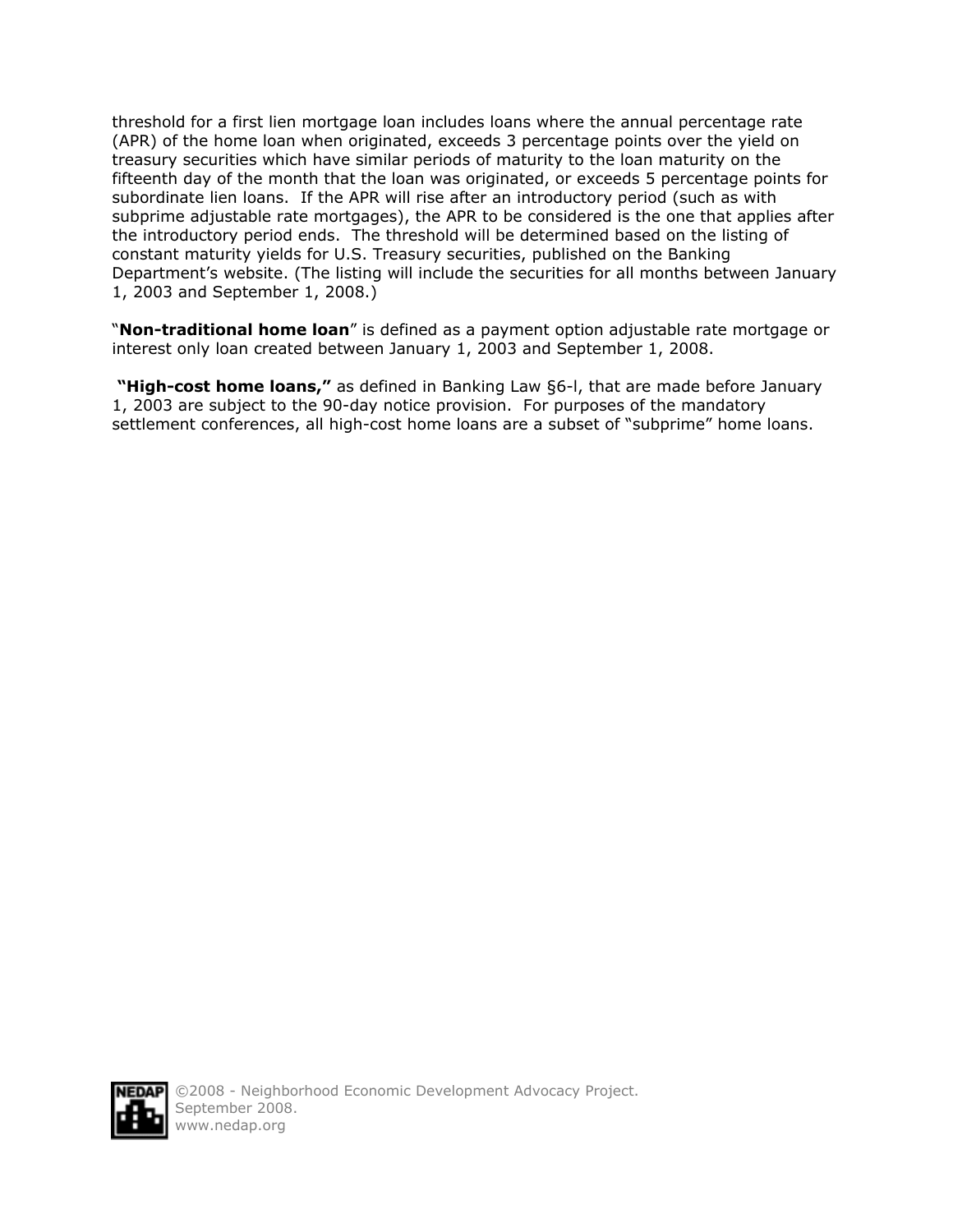### **Glossary of Terms:**

Acceleration letter: A letter sent from the lender (or its representative) to the borrower, which "calls in" the loan – effectively stating that the borrower must pay the entire loan amount by a specified date, otherwise the lender will file a foreclosure lawsuit. Once the mortgage has been accelerated, the lender is no longer compelled to accept arrears, though may still do so.

**Answer:** A written response to the complaint, submitted by the borrower to the lender's attorney, and filed with the court. The answer is due 20 calendar days from the date of service if the borrower is served in person, or 30 calendar days if the borrower is not personally served. The answer can be submitted with the help of an attorney, or *pro se*  (representing yourself without an attorney). The answer contains defenses to the foreclosure and may also include counterclaims.

**Arrears:** The amount of back payments - plus late fees and other charges - owed by the borrower to the lender.

**Auction:** A public sale of foreclosed properties. Anyone can place a bid to purchase a property. Properties are sold to the highest bidder. Once the property has been sold at auction, the original homeowner loses all "right of redemption," or opportunity to regain ownership of the property by paying the amount due.

**Complaint:** A written document served to the borrower by the lender's attorney, indicating that the lender has filed a foreclosure lawsuit, and explaining the grounds for that action against the borrower.

**Counterclaims:** As part of the answer to the complaint, the borrower may include counterclaims, or claims that that the lender owes the borrower money due to violations of the law, thereby reducing the amount that the borrower may owe the lender.

**Deed-in-lieu of foreclosure:** To avoid going through a foreclosure, the borrower voluntarily turns over the deed to the property to the lender. In exchange, the lender agrees that the borrower does not owe any additional debt -- allowing him/her to walk away from the property without a deficiency judgment, and without a foreclosure sale on his/her credit report. This option, as well as other loss mitigation options, may have tax consequences.

**Default:** If the borrower fails to answer the complaint, the borrower has defaulted in the foreclosure case -- meaning that the lender automatically prevails. The lender is not required to serve the borrower with any further notices as the foreclosure case proceeds through the courts.

**Defendant:** The person or entity who is being sued in court. In the case of a foreclosure proceeding, the defendant is the homeowner who has defaulted on his/her mortgage.

**Defenses:** As part of the answer to the complaint, the borrower includes defenses, or claims that contest the foreclosure. These claims may be based on deficiencies in the



**NEDAP** ©2008 - Neighborhood Economic Development Advocacy Project. September 2008. www.nedap.org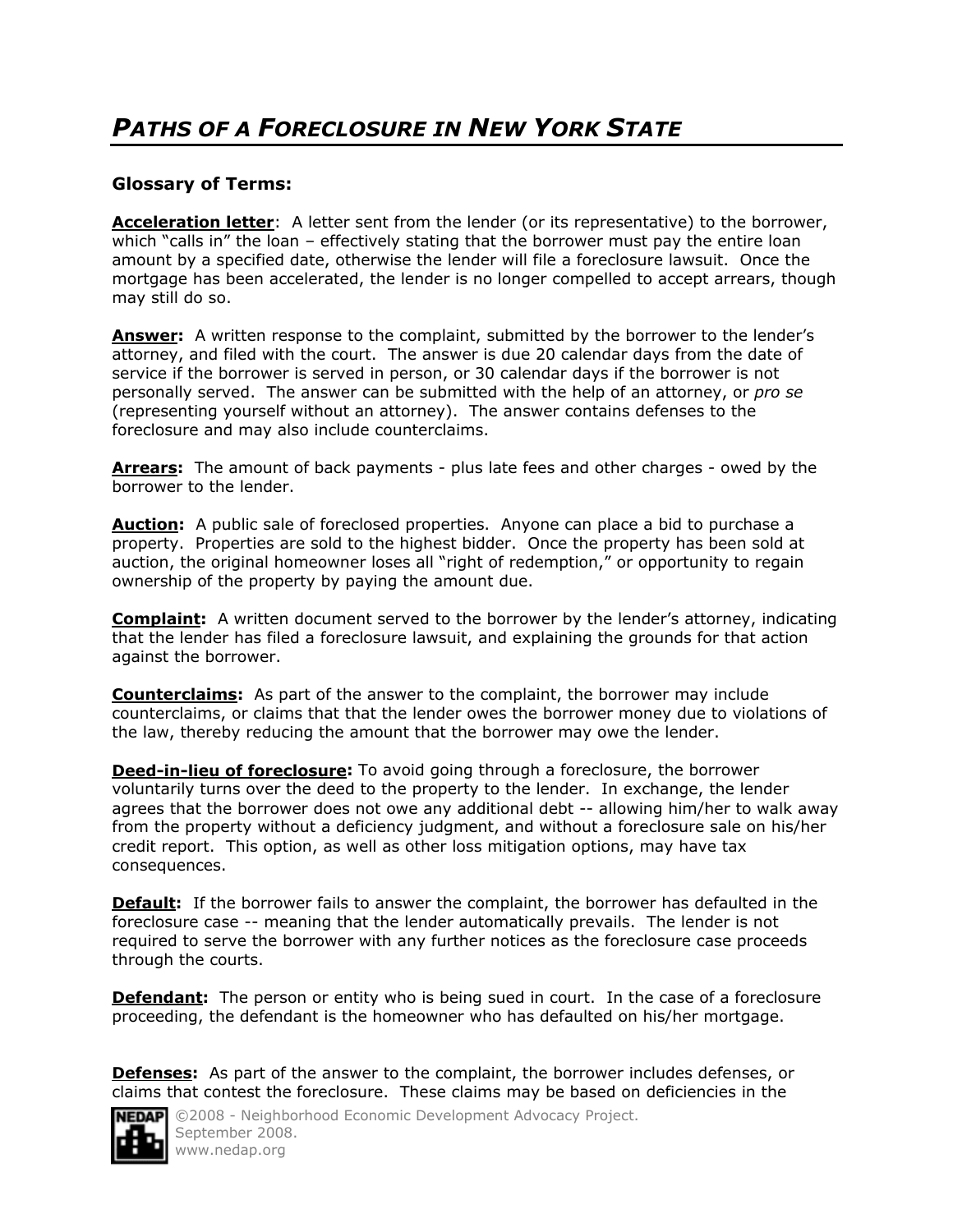foreclosure process (e.g. improper service or lack of standing), or illegalities in the loan itself.

**Deficiency:** After a foreclosed property is sold at auction, the proceeds of the sale go to reimburse the lender and other lien-holders. If the sale price does not sufficiently cover the amount owed, the amount still owed to the lender is called a deficiency.

**Delinquent:** When the borrower initially falls behind on the mortgage (usually 2-3 months), but before the mortgage has defaulted, he/she is said to be "delinquent" on the mortgage.

**Discovery:** The process by which parties gather information through document requests, written questions (called interrogatories), and depositions. Discovery can take a long time.

**Forbearance:** An agreement between the lender and a delinquent borrower wherein the borrower typically pays a lump sum up front, and then enters into a payment plan for the remainder of the arrears. Borrowers need to be cautioned that when they enter into these agreements, they usually waive certain key rights, such as their ability to raise defenses to contest a foreclosure case.

**Foreclosure:** The legal process by which a lender forces a property to be sold, in order to collect on a mortgage loan it claims is owed.

**Judgment of Foreclosure and Sale:** Once signed by a judge, this legal order gives the lender permission to sell the property through a referee, and confirms the total amount owed by the borrower to the lender.

**Lien / Lien holder:** A lien is a legal claim placed on a property as security to repay a debt. For example, if a homeowner does not pay his/her property taxes, the city can place a lien on the property for the amount owed. In New York City, these tax liens are typically sold to private entities, which can lead to foreclosure. The entity that owns the lien on the property is called the lien holder.

**Lis pendens:** Literally meaning, "suit pending" in Latin, *lis pendens* is a filing with the county clerk that indicates to the public that the property's ownership is being disputed. This notice formally begins the foreclosure process.

**Loan Modification:** An agreement between the lender and the borrower wherein one or more of the original terms of the mortgage is changed in order to make the mortgage more affordable to the borrower. As with forbearance agreements, borrowers who agree to loan modifications usually waive many key rights, such as their ability to raise defenses to contest a foreclosure case. This option, as well as other loss mitigation options, may have tax consequences.

**Loss Mitigation:** The process by which a lender and borrower who is behind on his/her mortgage attempt to negotiate a deal that is mutually agreeable to both parties. Some possible avenues of loss mitigation include: loan modification, forbearance, short sale, and deed-in-lieu of foreclosure. The earlier the borrower pursues loss mitigation the better, since negotiating a workable deal also becomes more and more difficult as time passes and arrears accumulate. Loss mitigation becomes more difficult when the borrower has multiple mortgages. For example, the borrower may be able to negotiate a loan modification for one loan that is sustainable and affordable. However, if the borrower is also in default on a



**NEDAPI** ©2008 - Neighborhood Economic Development Advocacy Project. September 2008. www.nedap.org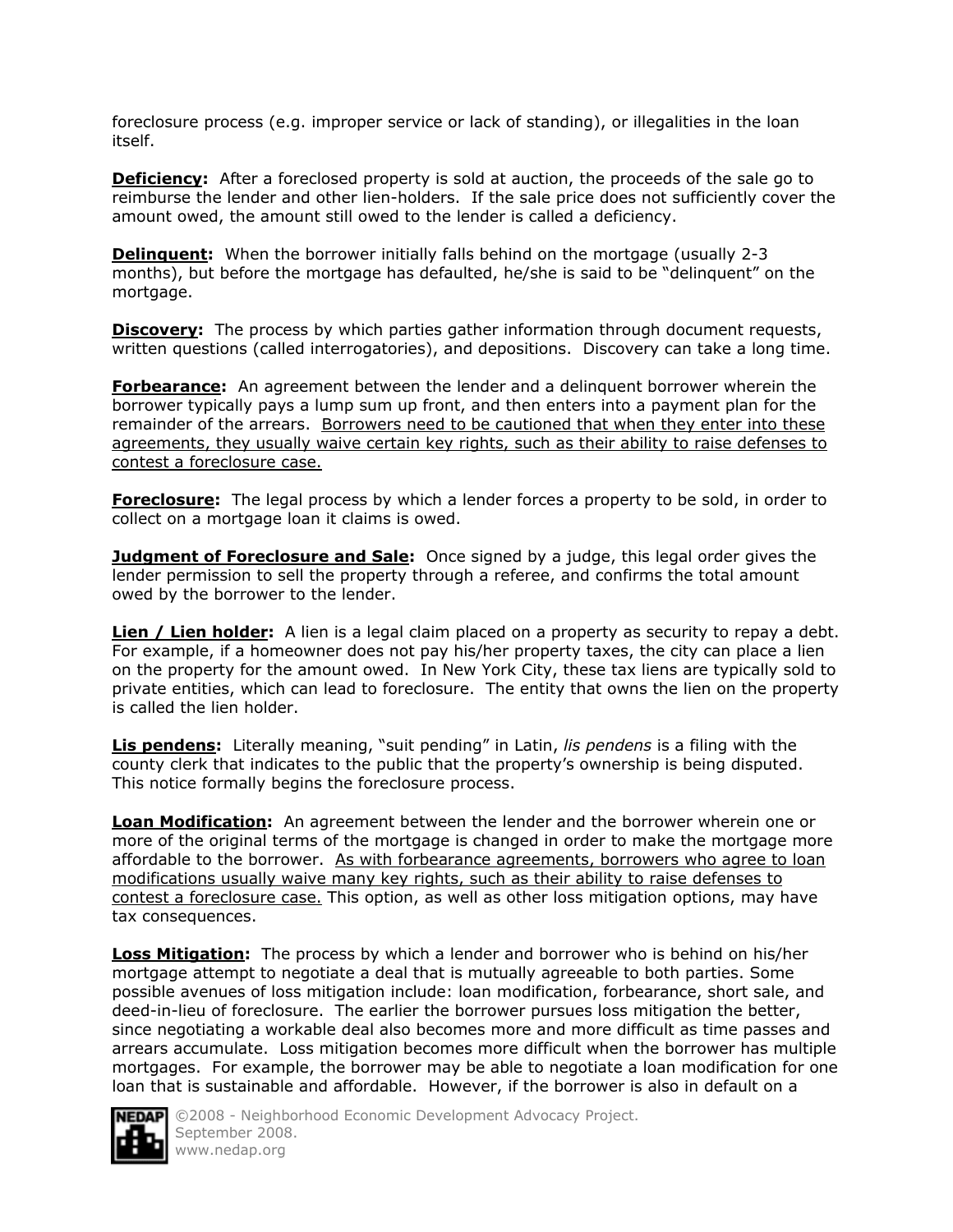second mortgage, and the lender is not willing to negotiate, this second lender may still initiate a foreclosure case against the borrower.

**Motion:** A legal term for a formal request to the court to take action in a case.

**Mortgage Default:** After a delinquent borrower's loan is accelerated by the lender, he/she is said to be in default.

**Notice of Appearance:** If the borrower does not have any defenses or counter-claims to contest the foreclosure, but still wants to be served with all legal papers during the course of the foreclosure case, he/she can file a Notice of Appearance with the court. A copy of the Notice of Appearance must also be sent to the lender's attorney.

**Order of Reference:** An Order of Reference sends a foreclosure case to a referee, who will then determine the full amount owed by the borrower to the lender.

**Plaintiff:** A person or entity suing another in court. In the case of a foreclosure action, the plaintiff is the owner of the mortgage.

**Pro se:** When a defendant represents him/herself in a court case (as opposed to having an attorney represent him/her). *Pro se* is Latin for "for self."

**Real Estate Owned (REO):** When a foreclosed property does not sell at auction, the lender takes title to the property. The property is then said to be in REO status. The lender may then try to evict the former homeowner, which the lender usually does through the Housing Court.

Referee: Once an Order of Reference is signed, a foreclosure case is sent to a referee. The referee computes the total amount owed to the lender by the borrower. Once the lender has obtained a Judgment of Foreclosure and Sale, the referee oversees the auction of the property. This responsibility includes physically conducting the sale, as well as distributing the proceeds following the sale. Referees are typically attorneys.

**Right of Redemption period:** The period in which a borrower may avert a foreclosure through a number of means, including selling the property or refinancing the mortgage. The right of redemption period ends the moment the property is sold at auction. In other states, there is a redemption period even *after* auction, but not in New York State.

**Service of Process:** The delivery of the summons and complaint to the borrower is called service of process. The lender, through a process server, must attempt to serve the borrower in person. If the process server cannot serve the borrower at his/her home, he may deliver the summons and complaint to another adult residing at the borrower's address. The process server must then send another copy by mail. If no one is home, the process servicer may leave the notice at the door, as well as send it by mail. This is often called "nail and mail" service.

**Settlement:** The lender and borrower may decide to resolve a foreclosure case outside of court by negotiating a agreement, or settlement.

**Short-sale:** When the amount due on the loan is more than the value of the property, lenders will sometimes agree to accept a short sale. In a short sale, the homeowner sells the property to a third party at fair market value and the lender agrees to accept less than



**NEDAP** ©2008 - Neighborhood Economic Development Advocacy Project. September 2008. www.nedap.org